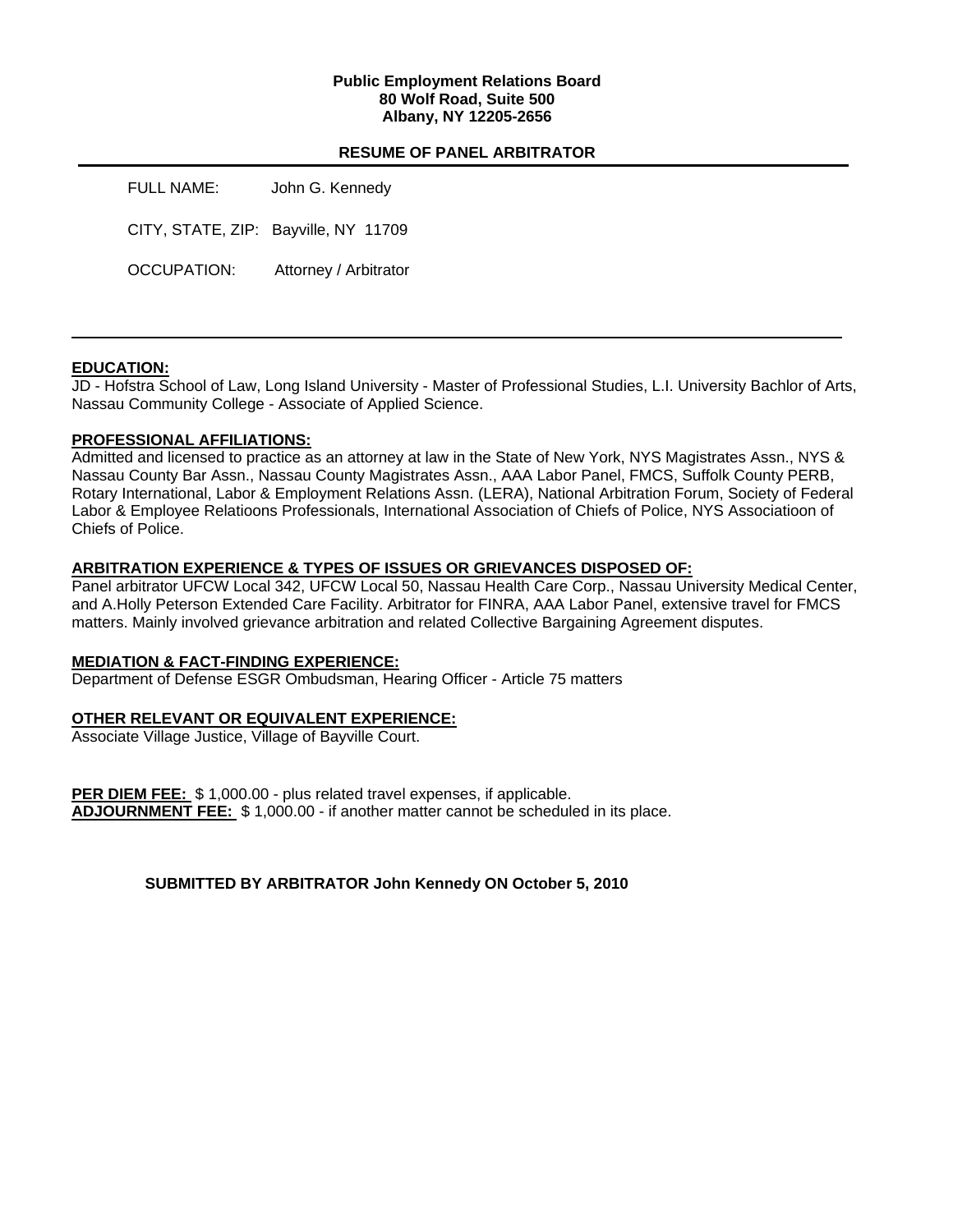#### **Public Employment Relations Board 80 Wolf Road, Suite 500 Albany, NY 12205-2656**

# **BILLING DISCLOSURE STATEMENT**

## ARBITRATOR'S NAME: **John G. Kennedy**

The following is a description of my fees and expenses:

## A) HEARING TIME.

- (1) My per diem is \$1,000.00 for each day or any part thereof spent hearing a case.
- (2) If a hearing day exceeds 8 hours, I charge:

 $\Box$ a second full per diem  $\boxtimes$ a prorated per diem

 $\Box$ no additional charge  $\Box$ other (describe) :

(3) Additional comments:

B) STUDY TIME.

- (1) I charge \$ 1,000.00 for each day spent in preparation of the opinion and award.
- (2) This charge  $\Box$  will  $\boxtimes$  will not be prorated for partial days devoted to such preparation.
- (3) Additional comments:

## C) TRAVEL TIME AND EXPENSES.

- (1) When travel time plus hearing time exceeds 8 hours in a calendar day:
	- $\boxtimes$  Not applicable (no additional charge)
	- $\Box$  I charge as follows (describe):
- (2) I charge for actual, travel-related expenses incurred in connection with the case  $\boxtimes$ YES  $\Box$  NO.

Where appropriate, a mileage charge for auto travel will be billed at:

 $\boxtimes$  Prevailing IRS rate  $\Box$  Other (describe):

(3) When the scheduled hearing day(s) requires an overnight stay:

 $\boxtimes$ There is no charge, other than for lodging and subsistence.

 $\Box$ I charge as follows (describe): .

(4) Additional Comments: